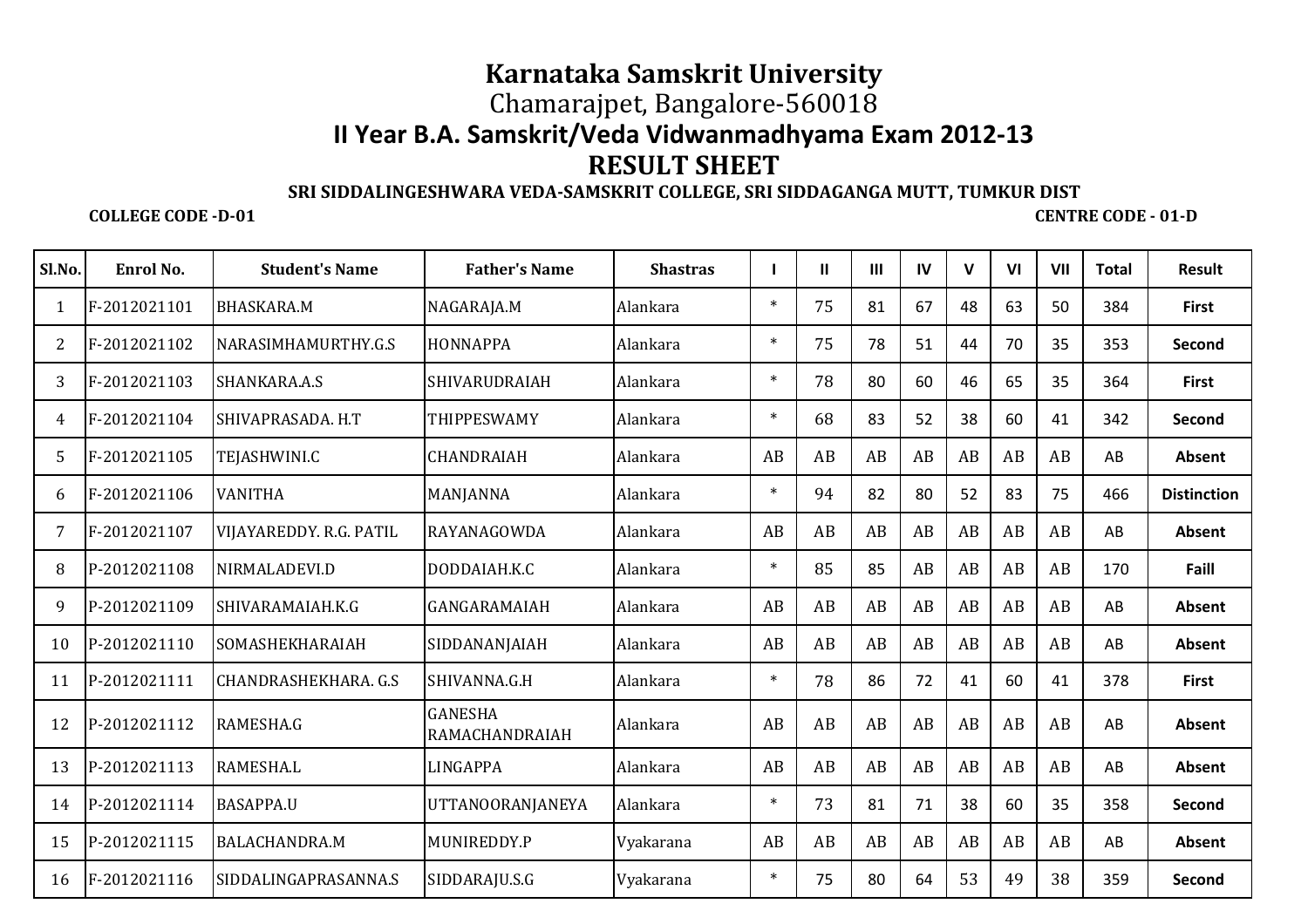| 17 | F-2012021117 | <b>CHANDRASHEKHARA.S</b>              | SIDDAGANGAIAH          | Vyakarana                            | AB     | AB | AB | AB | AB | AB | AB | AB  | Absent       |
|----|--------------|---------------------------------------|------------------------|--------------------------------------|--------|----|----|----|----|----|----|-----|--------------|
| 18 | F-2012021118 | DILEEPARADHYA.K.N                     | NAGARAJARADHYA.K.G     | Vyakarana                            | AB     | AB | AB | AB | AB | AB | AB | AB  | Absent       |
| 19 | P-2012021119 | MALLIKARJUNA.K.B                      | BASAVARAJAPPA          | Vyakarana                            | $\ast$ | 85 | 83 | 68 | 55 | 48 | 40 | 379 | <b>First</b> |
| 20 | P-2012021120 | SHANKARAIAH. L                        | <b>LINGAPPA</b>        | Vyakarana                            | AB     | AB | AB | AB | AB | AB | AB | AB  | Absent       |
| 21 | P-2012021121 | SURESHA. V.H                          | HANUMANTHAIAH          | Vyakarana                            | AB     | AB | AB | AB | AB | AB | AB | AB  | Absent       |
| 22 | P-2012021122 | SIDDARAJU.L                           | LAKSHMAIAH             | Vyakarana                            | AB     | AB | AB | AB | AB | AB | AB | AB  | Absent       |
| 23 | F-2012021123 | MANJUNATHA MALLAPPA<br><b>KOPPADA</b> | <b>MALLAPPA</b>        | Shakthivishisitad<br>waitha vendatha | $\ast$ | 71 | 85 | 55 | 51 | 44 | 60 | 366 | <b>First</b> |
| 24 | F-2012021124 | MRUTHYUNJAYA.V                        | VEERABHADRAPPA         | Shakthivishisitad<br>waitha vendatha | AB     | AB | AB | AB | AB | AB | AB | AB  | Absent       |
| 25 | F-2012021125 | <b>MALLAIAH</b>                       | SIDDARAMAIAH           | Shakthivishisitad<br>waitha vendatha | $\ast$ | 79 | 83 | 60 | 65 | 60 | 14 | 361 | Fail         |
| 26 | F-2012021126 | PRADEEPA. V.N                         | NANDEESHAKUMAR         | Shakthivishisitad<br>waitha vendatha | AB     | AB | AB | AB | AB | AB | AB | AB  | Absent       |
| 27 | P-2012021127 | BASAVARAJU.H.V                        | VEERABHADRAIAH. H.S    | Shakthivishisitad<br>waitha vendatha | AB     | AB | AB | AB | AB | AB | AB | AB  | Absent       |
| 28 | P-2012021128 | SIDDALINGESHA<br><b>SALIMATHA</b>     | MAHADEVAIAH            | Shakthivishisitad<br>waitha vendatha | AB     | AB | AB | AB | AB | AB | AB | AB  | Absent       |
| 29 | P-2012021129 | VASANTHAKUMARA.R                      | RANGAPPA. R.D          | Shakthivishisitad<br>waitha vendatha | $\ast$ | 72 | 83 | 17 | 44 | 50 | 42 | 308 | Fail         |
| 30 | P-2012021130 | SANTHOSHAKUMARARADH<br>YA S.S         | SOMESHA.S.N            | Shakthivishisitad<br>waitha vendatha | AB     | AB | AB | AB | AB | AB | AB | AB  | Absent       |
| 31 | P-2012021131 | MAHADEVASWAMY. N.C                    | <b>CHIKKASWAMY.N.V</b> | Shakthivishisitad<br>waitha vendatha | AB     | AB | AB | AB | AB | AB | AB | AB  | Absent       |